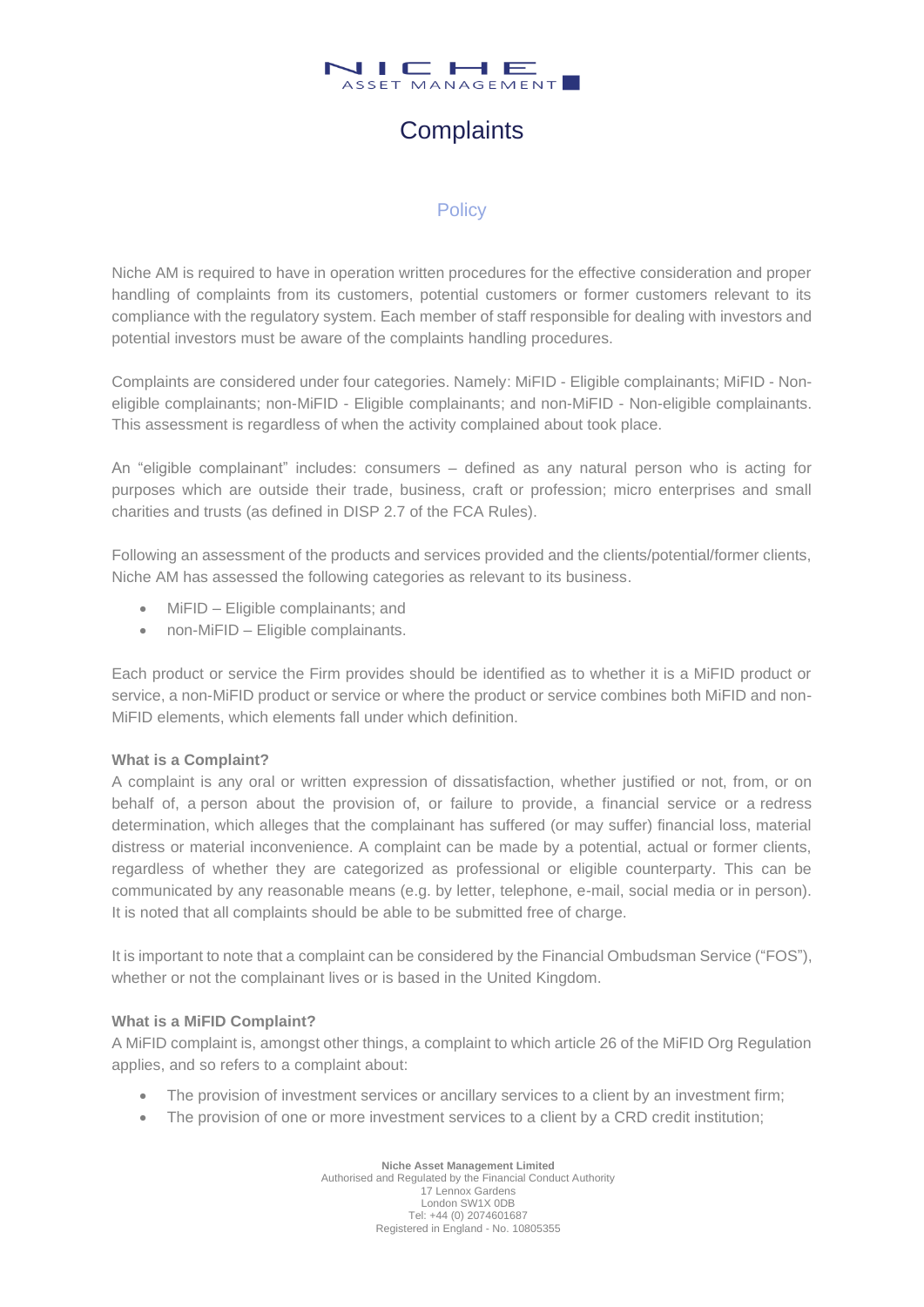• Selling structured deposits to clients, or advising clients on them, where the sale or advice is provided by an investment firm or a CRD credit institution;

 $\vdash$   $\blacksquare$ ASSET MANAGEMENT

- The activities permitted by article 6(3) of the UCITS Directive when carried on by a collective portfolio management investment firm; and
- The activities permitted by article 6(4) of the AIFMD when carried on by a collective portfolio management investment firm.

A MiFID Complaint is also a complaint about the equivalent business of a third country investment firm, though requirements apply to complaints from elective professional clients only.

A non-MiFID Complaint is one which would fall outside the above and includes, inter alia:

 $\blacksquare$ 

- Complaints from Unit Holders/Eligible Complainants regarding collective portfolio management services in respect of a UCITS scheme carried out by a UK management company or an EEA UCITS scheme provided under the freedom to provide cross border services;
- Complaints from Unit Holders regarding collective portfolio management services carried out by a Branch of a UK management company in respect of an EEA UCITS Scheme;
- Complaints from Unit Holders/Eligible Complainants regarding collective portfolio management services in respect of an EEA UCITS scheme carried out by a branch of an UCITS management company;
- Complaints regarding an incoming EEA AIFM, for complaints regarding AIFM management functions carried out for an authorized AIF or an UK ELTIF under the freedom to provide cross border services; and
- Complaints regarding a full-scope AIFM, small authorized AIFM or an incoming AIFM, for complaints concerning AIFM management functions carried out for an AIF that is a body corporate (unless it is a collective investment scheme).

## **Procedure**

Any members of staff who receive a complaint are required to pass the details on to the Compliance Officer immediately.

## **Complaints Handling Process**

Once a MiFID-eligible complainant complaint has been received, the Firm must:

- 1. Send the complainant a prompt written acknowledgement providing early reassurance that Niche AM has received the MiFID complaint and is dealing with it, including a copy of the complaint procedure;
- 2. Ensure the complainant is kept informed thereafter of the progress of the measures being taken for the MiFID complaint's resolution; and
- 3. Record the complaint in the complaints register, including but not exclusively, record keeping of each stage of the process, any potential conflicts of interest that arose during the complaints process, who dealt with the complaint, location of evidence used to assess the complaint, whether the complainant is an eligible complainant, whether the complaint is upheld, what remedial action/redress is required (if appropriate) and confirmation the remedial action/redress has been complied with.

**Niche Asset Management Limited** Authorised and Regulated by the Financial Conduct Authority 17 Lennox Gardens London SW1X 0DB Tel: +44 (0) 2074601687 Registered in England - No. 10805355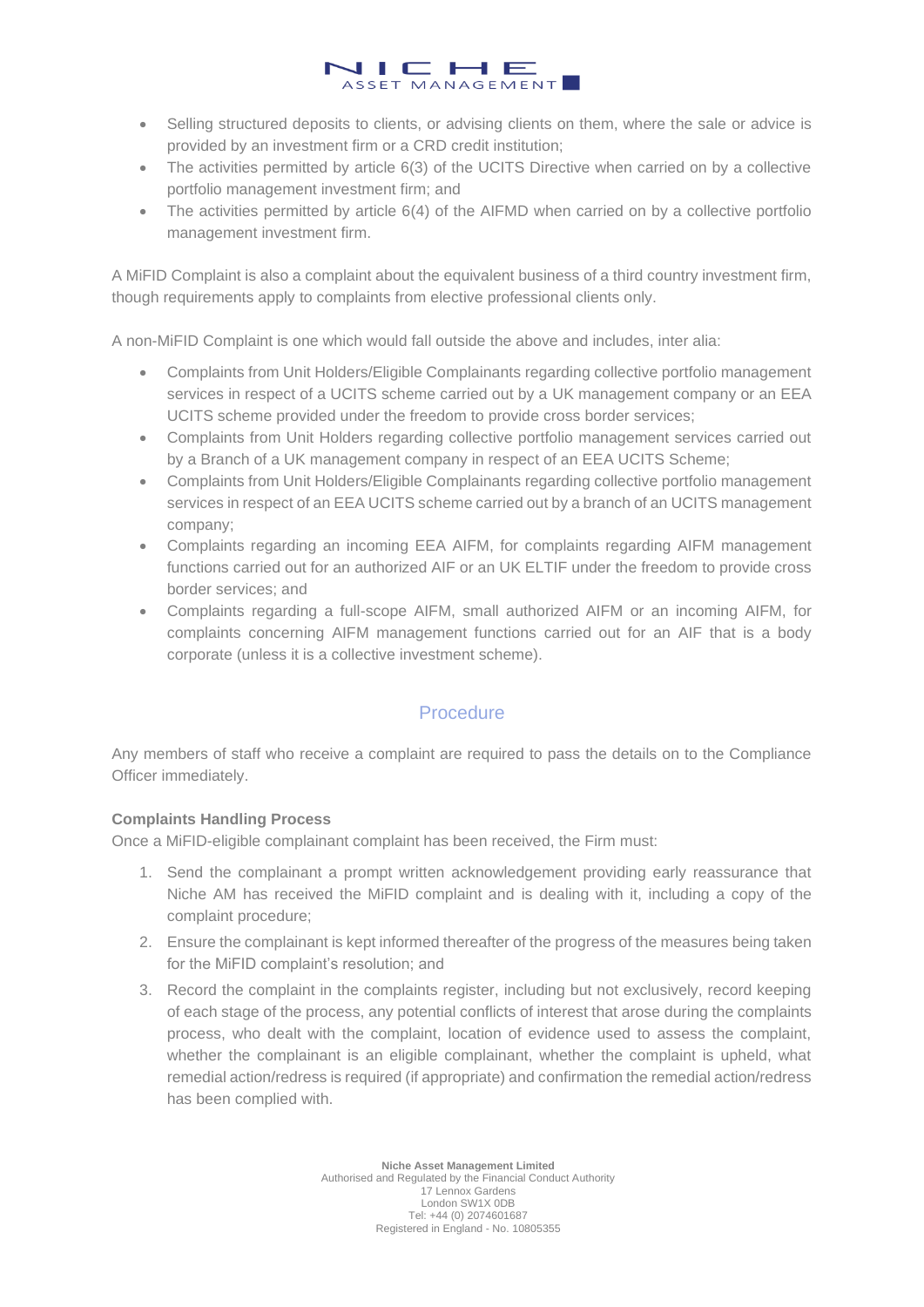## The process should ensure that the Firm:

• Investigates the complaint competently, diligently and impartially in an independent manner;

- F

- 1-

ASSET MANAGEMENT

- Assesses fairly, consistently and promptly:
	- o The subject matter of the complaint;
	- o Whether the complaint should be upheld;
	- o What remedial action or redress (or both) may be appropriate;

 $\blacksquare$ 

o If appropriate, whether Niche AM has reasonable grounds to be satisfied that another respondent may be solely or jointly responsible for the matter alleged in the complaint.

Where the complainant is an eligible complainant for the purposes of the complaint, the Firm should ensure the response includes:

- A copy of the FOS's standard explanatory leaflet;
- The website address of the FOS:
- Notice to the complainant that if, still dissatisfied with the respondent's response, the complaint may now be referred to the FOS; and
- Indication of whether or not the respondent consents to waiving the relevant time limits in DISP 2.8.2R or DISP 2.8.7R (was the complaint referred to the FOS in time?) by including the appropriate wording set out in DISP 1 Annex 3R.

These should be set out clearly, comprehensibly, in an easily accessible way and prominently within the text of those responses. Niche AM should ensure that responses are prompt when taking into consideration the complexity of the complaint and it is noted the FOS and the FCA may have regard to a number of factors, including, the quality of response, as against the above rules, as well as the speed with which it was made. It is noted that the Firm has eight weeks from receipt of the MiFID – Eligible Complainant or non-MiFID complaint – Eligible Complainant complaint to respond, but this is a maximum and not a target.

Where Niche AM has assessed the complainant is not an eligible complainant for the purposes of the complaint, the Firm should ensure the response includes:

- Confirmation the Firm has reached the end of its internal process and therefore should the complainant remain unhappy with the response, they have open to them the right to take civil action against Niche AM; and
- Confirmation of where legal documents should be addressed to or reference to the fact this is detailed in the contract terms.

Should the complaint be referred to the FOS, the Firm must cooperate fully with the FOS (or other ADR provider) and comply promptly with any settlements or awards made by it.

## **Record Keeping Requirements**

The Firm's Compliance Officer is responsible for recording each complaint received and the measures taken for its resolution. These records must be kept for at least five years from the date the complaint was received. The Compliance Officer must also ensure the Firm provides the FCA with a complete report on the complaints received from eligible complainants (or a nil return declaration, as applicable)